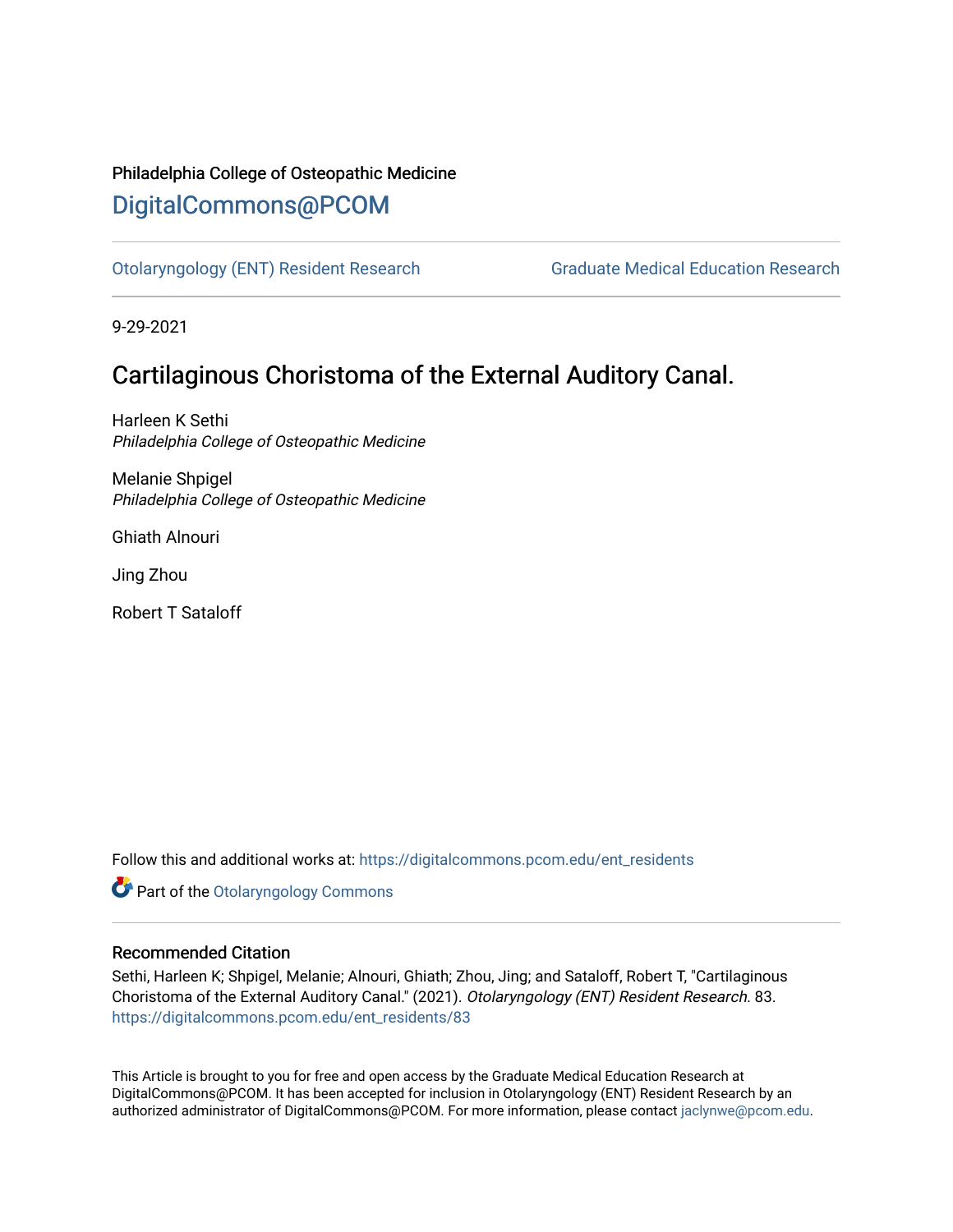Clinic

# Cartilaginous Choristoma of the External Auditory Canal

Ear, Nose & Throat Journal 2021, Vol. 0(0) 1–3 © The Author(s) 2021 Article reuse guidelines: agepub.com/journals-permissions DOI: [10.1177/01455613211048974](https://doi.org/10.1177/01455613211048974) [journals.sagepub.com/home/ear](https://journals.sagepub.com/home/ear) **SSAGE** 

Harleen K. Sethi, DO<sup>1,2</sup><sup>0</sup>, Melanie Shpigel, BA, BS<sup>3</sup><sup>0</sup>, Ghiath Alnouri, MD<sup>2,4</sup><sup>0</sup>, Jing Zhou, MD<sup>5</sup>, and Robert T. Sataloff, MD, DMA<sup>2,4,6</sup> O

### Abstract

Cartilaginous choristoma is a rare benign lesion of the external auditory canal, generally found incidentally on physical exam in an asymptomatic patient. Our patient had the largest cartilaginous choristomas described in the literature to date. Additionally, this reviews the nomenclature and differential diagnoses of masses within the external auditory canal.

### Keywords

cartilaginous choristoma, chondroma, choristoma, external auditory

### Case description

A 25-year-old male tenor singer and immigrant from Puerto Rico presented to the office for dysphonia. He was a nonsmoker, consumed edible marijuana, and reported no alcohol use.

Examination revealed a white, spike-like mass blanketed in cerumen within the right external auditory canal (EAC) protruding from the anterior-superior portion of the bony canal measuring approximately 15 mm  $\times$  5 mm ([Figure 1\)](#page-2-0). The remainder of the otologic examination was normal in both ears. A CT demonstrated no evidence of cholesteatoma or other abnormalities. The patient underwent a microdirect laryngoscopy with excision of a vocal fold mass, and concurrently, the ear lesion was excised. Pathology analysis on a low-power view revealed focal cartilage tissue surrounded by squamous epithelium with keratin ([Figure 2\)](#page-2-1). A high-power analysis also demonstrated cartilage with surrounding squamous epithelium and keratin ([Figure 3\)](#page-2-2). No atypia or malignancy was noted. There was no recurrence of the lesion at his 4-month follow-up office visit.

Choristoma is a developmental tumor-like growth of microscopically normal tissue in an abnormal location. The most common type of oral choristoma is composed of bone, cartilage, or both. Cartilaginous choristoma is typically found incidentally in asymptomatic individuals.<sup>[1](#page-3-0)</sup> The lesion described appears to be the largest cartilaginous choristoma reported in the literature.

Historically, cartilaginous lesions of the EAC were previously referred to as chondromas. However, cartilaginous choristoma is the revised nomenclature. The new terminology characterizes the lesion better as a tumor-like growth with histologically normal tissue.<sup>[1](#page-3-0)-[3](#page-3-1)</sup> Furthermore, the incidental finding of such a mass in an anatomic site different from where one would normally expect to find the tissue in question solidifies the label of choristoma. $1-3$  $1-3$  For choristomas of the EAC, a key differentiating factor is whether the mass origi-nates from the underlying periosteum.<sup>[2](#page-3-2)</sup> A chondroma would be histologically similar (both lesions have normal, nonneoplastic, hyaline cartilage), but it would be in direct

#### Corresponding Author:



Creative Commons Non Commercial CC BY-NC: This article is distributed under the terms of the Creative Commons Attribution-NonCommercial 4.0 License ([https://creativecommons.org/licenses/by-nc/4.0/\)](https://creativecommons.org/licenses/by-nc/4.0/) which permits non-commercial use, reproduction and distribution of the work without further permission provided the original work is attributed as specified on the SAGE

and Open Access pages (<https://us.sagepub.com/en-us/nam/open-access-at-sage>).

<sup>&</sup>lt;sup>1</sup>Department of Otolaryngology-Head and Neck Surgery, Philadelphia College of Osteopathic Medicine, Philadelphia, PA, USA

 $^2$ Department of Otolaryngology $-$ Head and Neck Surgery, Drexel University College of Medicine, Philadelphia, PA, USA

<sup>&</sup>lt;sup>3</sup>Philadelphia College of Osteopathic Medicine, Philadelphia, PA, USA

<sup>4</sup> Department of Otolaryngology-Head and Neck Surgery, Lankenau Medical Center, Wynnewood, PA, USA

<sup>&</sup>lt;sup>5</sup>Department of Pathology, Lankenau Medical Center, Wynnewood, PA, USA 6 Lankenau Institute for Medical Research, Wynnewood, PA, USA

Received: August 8, 2021; accepted: September 8, 2021

Robert T. Sataloff, MD, DMA, FACS, Drexel University College of Medicine, 219 N. Broad Street, 10th Floor, Philadelphia, PA 19107, USA. Email: [rtsataloff@phillyent.com](mailto:rtsataloff@phillyent.com)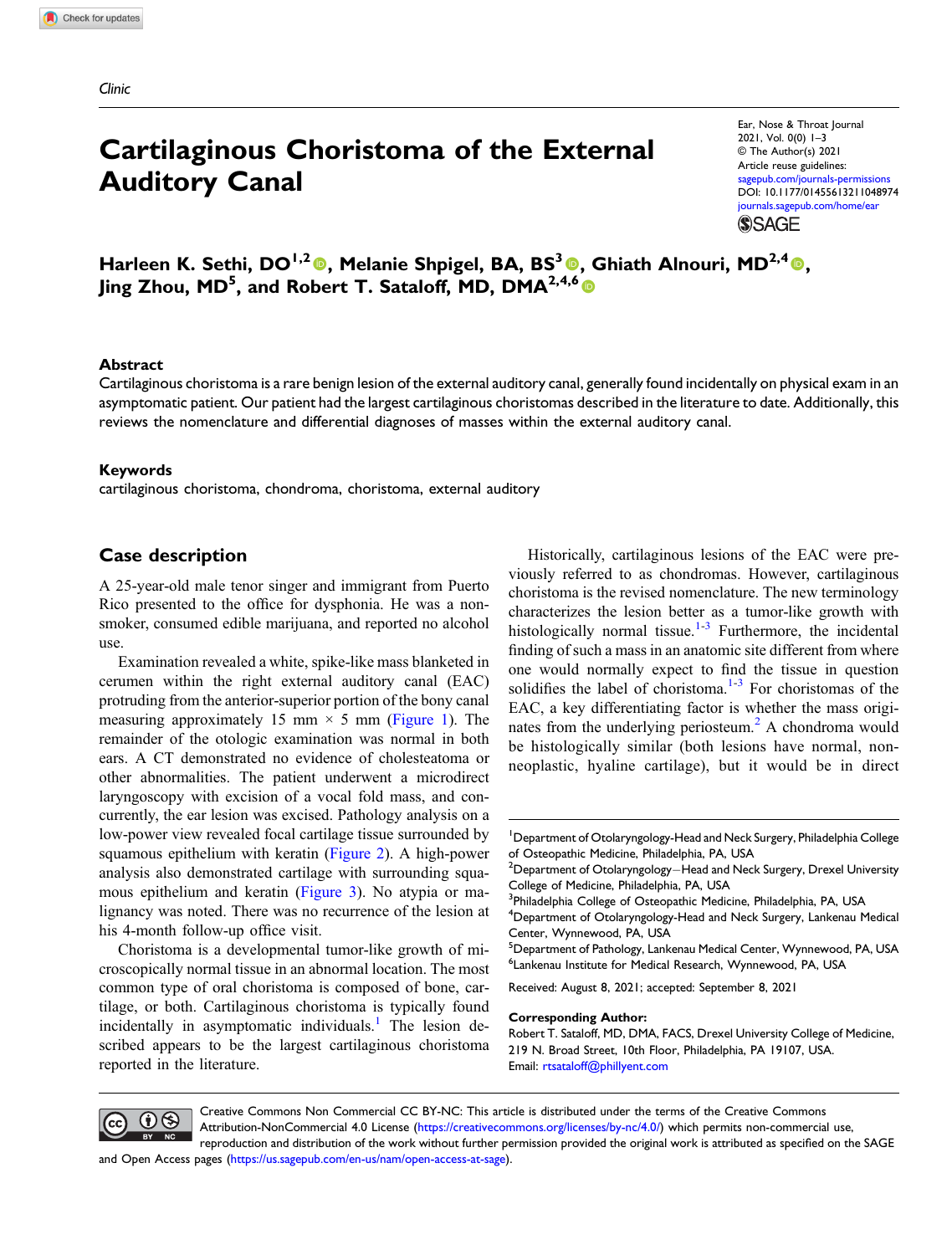<span id="page-2-0"></span>Figure 1. Cartilaginous choristoma of the EAC with squamous epithelium and with keratin.



Figure 2. Histologic section showing cartilaginous choristoma. Mass shows focal cartilage tissue is surrounded by squamous epithelium and with keratin (original magnification ×2).

<span id="page-2-1"></span>contact with the bony portion of the EAC rather than the cartilaginous portion.<sup>[2](#page-3-2)</sup>

Grossly, these lesions usually are small (1-2 mm), solitary, white, smooth, and firm. $1,3$  $1,3$  The shape can vary from round to club- or horn-shaped.<sup>[1,](#page-3-0)[3](#page-3-1)</sup> Cartilaginous choristoma of the EAC is a rare finding, with only about 50 cases reported in the literature.<sup>[1](#page-3-0)</sup> Choristomas have been reported at other anatomic sites in the head and neck, notably epibulbar and intraoral. $^{2,4}$  $^{2,4}$  $^{2,4}$  $^{2,4}$  $^{2,4}$ In the ear, typically they are located at the medial portion of the anterior wall of the EAC.<sup>[3](#page-3-1)</sup> The majority of cases have been diagnosed in the second, third, or fourth decade of life and the vast majority of reported cases occurred in Asians.<sup>[1](#page-3-0)[,2](#page-3-2)</sup> The mainstay of treatment is local excision, and there have been no reported cases of recurrence.<sup>[1](#page-3-0)</sup> That being said, cartilaginous



Figure 3. Histologic section showing cartilaginous choristoma. Mass shows cartilage surrounding squamous epithelium and keratin (original magnification ×20).

<span id="page-2-2"></span>choristomas have little growth potential and there have been no cases of malignant transformation, suggesting that observation is a viable option. $1-3$  $1-3$ 

There are multiple other lesions that can present similarly and should be included in the differential diagnosis of a solitary mass of the external auditory canal. Exostoses can be an incidental finding in the EAC. However, usually they are found bilaterally in patients with frequent aquatic exposure and are broad-based with complete tympanic bone involvement.<sup>1,[3](#page-3-1)[,5](#page-3-4)[,6](#page-3-5)</sup> Osteomas can also present in the EAC and are typically found attached to the tympanosquamous suture, lateral to the isthmus.<sup>5,[6](#page-3-5)</sup> Another possibility is cholesteatoma, which rarely presents in the EAC.<sup>[7](#page-3-6)</sup> Although a keratin horn usually arises in sun-exposed areas, it has been previously reported as an in-cidental finding of the EAC.<sup>[8](#page-3-7)</sup> Malignancies also occur in the EAC.

Careful otoscopic examination, review of patient risk factors, and imaging can help diagnose choristomas and differentiate this relatively inconsequential lesion from serious masses.

### Declaration of Conflicting Interests

The author(s) declared no potential conflicts of interest with respect to the research, authorship, and/or publication of this article.

#### Funding

The author(s) received no financial support for the research, authorship, and/or publication of this article.

## ORCID iDs

Harleen K. Sethi **ID** <https://orcid.org/0000-0001-5430-2977> Melanie Shpigel **I** <https://orcid.org/0000-0003-0165-0243>